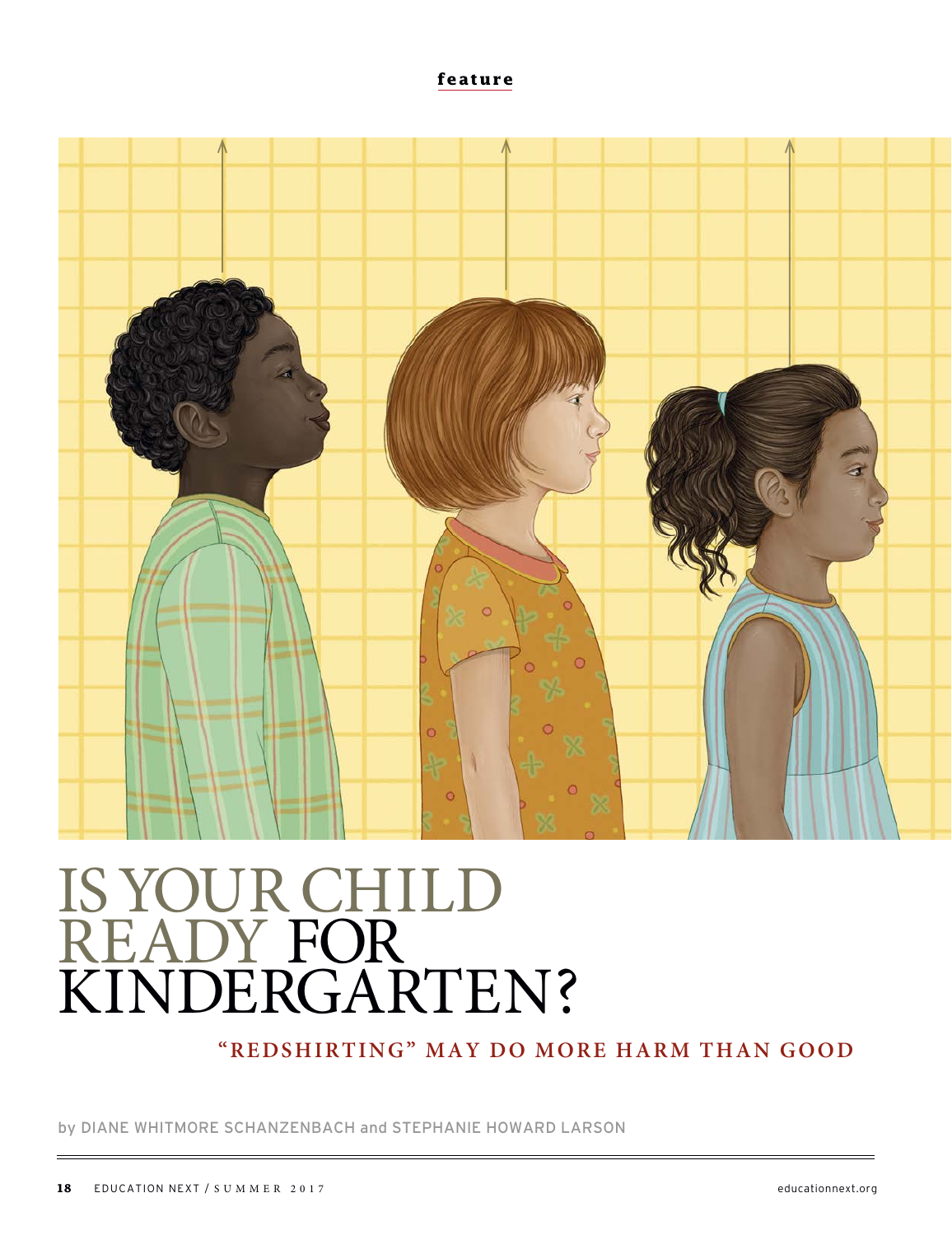

**IN HIS 2008 BLOCKBUSTER,** Outliers, Malcolm Gladwell makes the case that a person's age relative to his or her cohort is a key predictor of success. That is, the older you are in relation to your peers, the more likely you are to perform at an elite level in sports, to excel in school, and even to attend college. We see this principle applied in college athletics when coaches "redshirt" freshman athletes, allowing them to practice with the team but not play in official games. Redshirting gives younger athletes an additional year to develop skills and extends their playing eligibility, since colleges allow these freshmen five years to attend and compete.

On the other end of the student age spectrum, many parents

of preschoolers have bought into this concept, choosing to delay their child's entry into kindergarten for a year—a practice known as academic redshirting. Their justifications parallel those of college coaches: these parents believe that their children need that extra year to develop the necessary skills and maturity to succeed in kindergarten. A redshirted child is a year older at kindergarten entry and thus becomes one of the oldest in his class and remains so throughout his school years, enjoying the presumed advantages of age.

Preschools and elementary schools often recommend redshirting, asserting that it bestows the "gift of extra time," but parents should take such advice with a grain of salt. After all,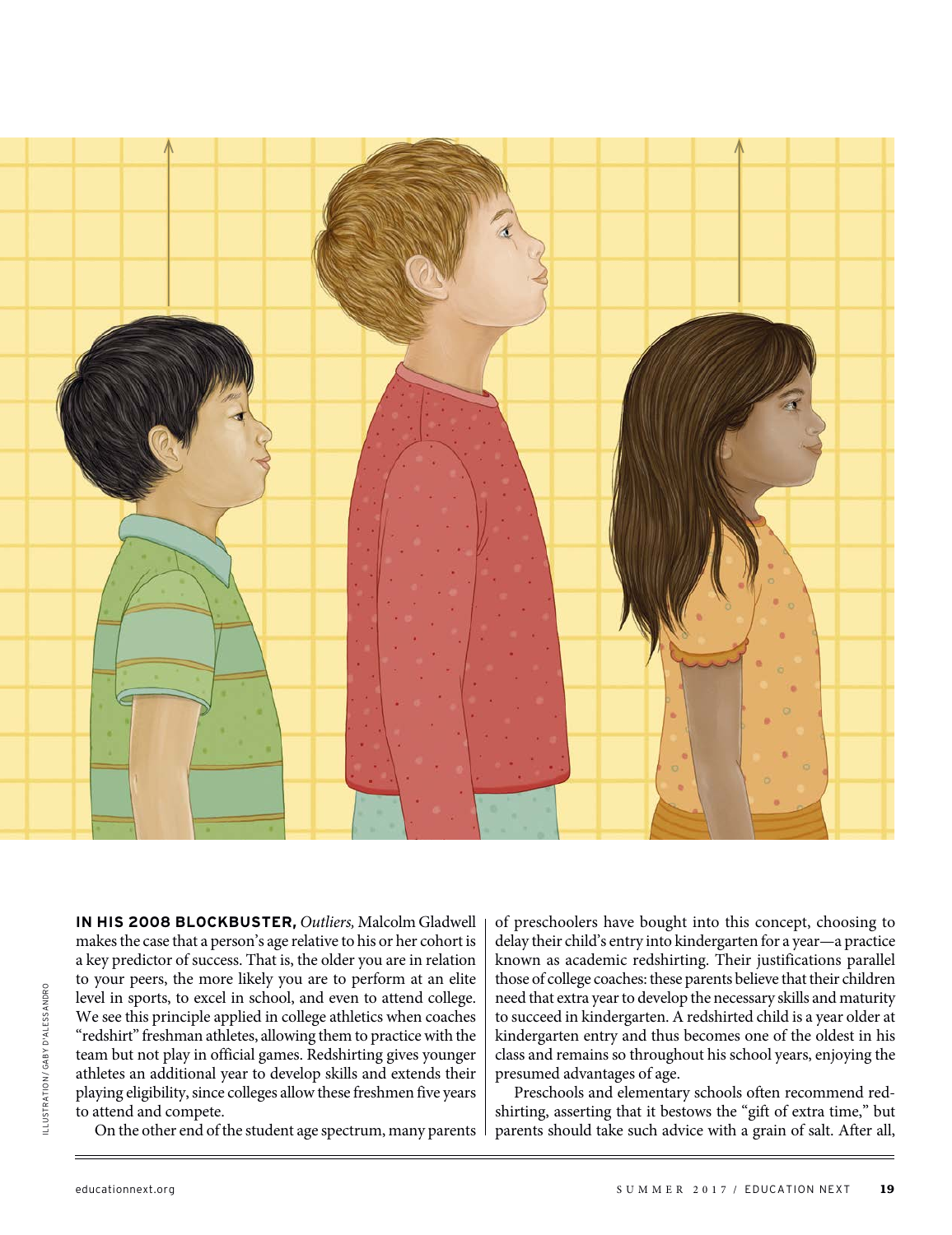a preschool stands to gain financially from the practice, since the school will likely capture another year's tuition. And elementary schools may also have mixed motives: older children are easier to teach and they perform at higher levels, just by virtue of being older. In other words, older children make the school's job a little bit easier.

How should parents decide whether they should enroll their child in kindergarten when he is first eligible or hold him back for a year? In this article, we draw upon our combined experience—Schanzenbach as an education researcher and Larson as a preschool director—to provide some practical, evidencebased advice. Notably, we find that Larson's take on the issue, formed by 14 years of experience with preschoolers and their parents, accords perfectly with Schanzenbach's conclusions based on academic studies: redshirting is generally not worth it.

Despite the weightiness of the decision, rest assured that a child is likely to be successful whichever path his parents choose. We know dozens of families who have redshirted their children and have been perfectly happy with the outcome. On the other hand, in most instances there is a good case to be made for resisting the pressure—not only from schools but sometimes from other parents as well—and sending a child to school when he is first age-eligible.

#### **Why Delay?**

We recognize that deciding whether or not to redshirt a preschooler is difficult. Parents want what's best for their children now and in the future, and they have to make the kindergarten-enrollment decision with limited and uncertain information. The concerns that lead parents to contemplate redshirting are most often related to the child's physical, social, and emotional maturity as the parents perceive it. In particular, parents seem to wrestle most with the redshirting decision when they have a son whose fifth birthday falls just before the cutoff date for kindergarten eligibility, which is most commonly on or around September 1. If the child starts kindergarten "on time," he will be among the youngest in his grade; if he is

**Many parents of preschoolers choose to delay their child's entry into kindergarten for a year—a practice known as academic redshirting. The child becomes one of the oldest students in his class, enjoying the presumed advantages of age.** 

**The Contract Contract** 

redshirted, he will be one of the oldest.

In terms of physical maturity, it is true that redshirting changes the child's relative height in the kindergarten class. For example, using national data, we calculated that a summerborn boy who is in the bottom third of the national height distribution will be, on average, the fourth-shortest child in a class of 24. If he is redshirted, the height he gains during the additional year of preschool will move him closer to the middle of the pack. On the other hand, if the boy enters on time, he will also tend to gain relative height over the years, and by 3rd grade the odds are only fifty-fifty that he will remain in the shortest third of his class.

Emotional development presents a thornier issue. Parents correctly want their child to be able to walk into his kindergarten classroom with confidence—standing tall, asking questions, developing relationships with the teacher and with other students. If the child's work habits or ability to sustain attention or fine motor skills are less advanced than those of his peers because he is younger, parents fear that the child will be left behind. One challenge here is that the child's skill level in April, when the redshirting decision is often made, is a poor predictor of what his skills will be in September or October, when the school year is underway. Children's development is highly uneven, with bursts of improvement in language, fine motor skills, and other capacities coming somewhat unpredictably.

## **Who Is Redshirted?**

 Most parents wrestling with these issues ultimately decide to enroll their child on schedule, as the vast majority of children are not redshirted. Among parents of the kindergarten class that entered in fall 2010, 6.2 percent reported that they delayed their child's school entry by a year, and the share was slightly higher for boys (7.2 percent) than for girls (5.2 percent, see Figure 1a). The rate was higher among highly educated parents (see Figure 1b), with college graduates approximately twice as likely to redshirt their sons as high-school graduates are. The variation by parental education was especially stark for boys born during the summer months: among those with college-educated parents,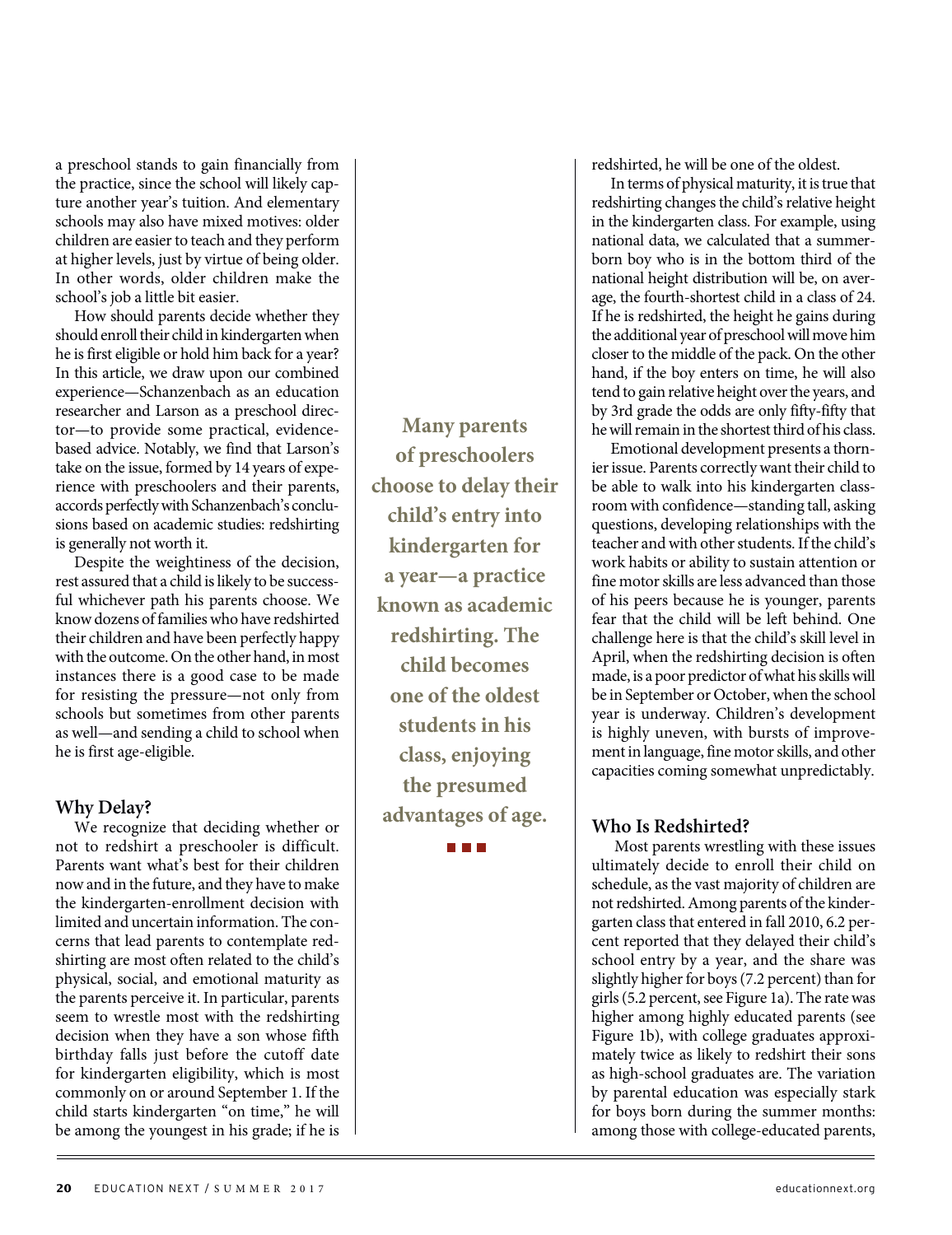## **feature** REDSHIRTING SCHANZENBACH & LARSON

approximately one in five was redshirted, a rate that is about four times as high as that for summer-born boys with high-schooleducated parents. Note, however, that even among summer-birthday boys with collegeeducated parents, the great majority of them enter kindergarten on time.

#### **The Research**

In his analysis, Gladwell overstates the benefits of redshirting to some degree. In fact, a balanced look at the research suggests that while children derive a short-term gain from being redshirted, that advantage dissipates quickly over time.

It is difficult to study the impacts of redshirting because students who are redshirted differ across a host of dimensions from those who start on time. As noted, children of more-educated parents are more likely to be redshirted; separating out the effects of the delayed school entry from those of other characteristics, such as family background, presents a challenge.

No one has conducted a true randomized trial related to redshirting. Instead, researchers have sought out opportunities to isolate the effects on student outcomes of the two variables that by definition change when a student is redshirted: age itself and the student's age relative to those of classroom peers. Once these effects are known, one can simulate the impact of being redshirted by statistically aging a kindergarten entrant by one year, and predicting the impacts of absolute age and of relative age on his outcomes.

The research literature includes many serious attempts to estimate the impact of being one of the oldest students in a class or grade, using variation in students' age or relative age that is driven by external factors. For example, a study by Todd Elder and Darren Lubotsky leverages cross-state differences in birthday cutoff dates for kindergarten entry. In some states, a child must turn five by December 1 to be eligible for kindergarten in a given year; in others, the cutoff date is September 1. In states with earlier cutoff dates, eligible children who enter on time (and not a year late or early) are, on average, older than their counterparts in states with

later cutoffs. These differences in state policy allow researchers to estimate the impact of the child's age at kindergarten entry.

Another study, co-authored by Elizabeth Cascio and Diane Schanzenbach, uses data from the well-known Project STAR experiment in which students were randomly

## **Who Is Redshirted? (Figure 1)**

(1a) Among parents of the kindergarten class that entered in fall 2010, 6.2 percent reported that they delayed their child's school entry by a year, with that share 2 percentage points higher for boys than for girls.



(1b) The redshirting rate is higher among highly educated parents, with college graduates approximately twice as likely to redshirt their sons as high school graduates. The rates are particularly high for boys with summer birthdays. As many as one in five summer-born boys with college-educated parents were redshirted in 2010.

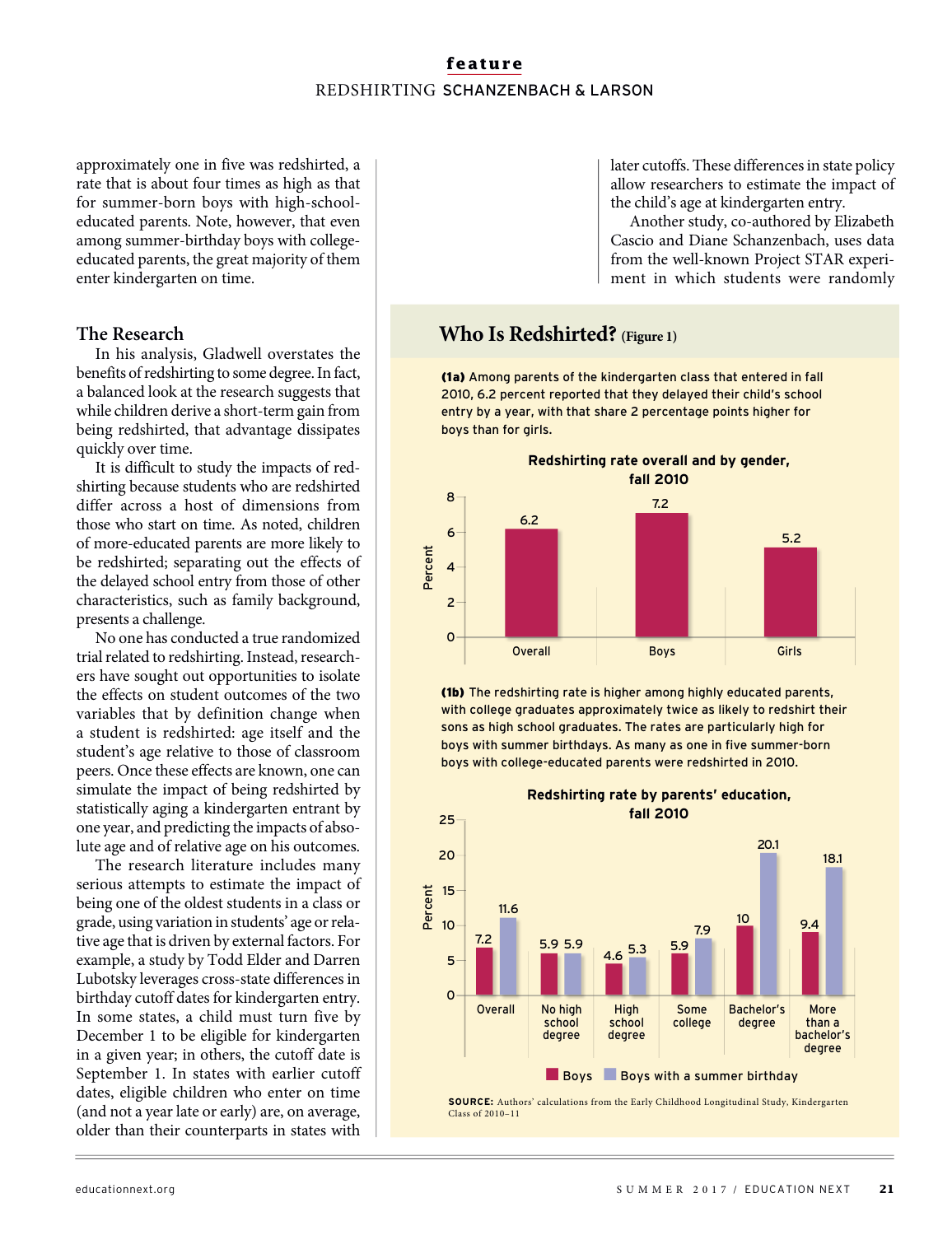assigned to classrooms prior to kindergarten entry. Project STAR was initially designed to study the effects of reductions in class size. The random assignment of students to classrooms, however, meant that pairs of children with the same birthday fell into different positions in their classroom age distribution by the luck of the draw.

Both studies find that the benefit of being older at the start of kindergarten declines sharply as children move through the school grades. In the early grades, an older child will tend to perform better on standardized tests than his younger peers simply by virtue of being older. This makes perfect sense—a redshirted kindergartner has been alive up to 20 percent longer than his on-time counterpart, which means his brain has had more time to develop and he has had that many more bedtime stories, puzzles, and family outings from which to build his general knowledge. This initial advantage in academic achievement dissipates sharply over time, however, and appears to vanish by high school when, as a 9th grader, the redshirted student is at most 7 percent older than his peers.

One benefit that redshirting might indeed confer has to do with grade retention and special education placement. Statistically, older children are less likely to be retained in a grade or to be diagnosed with learning disabilities such as ADHD. This may be because schools make judgments about retention and referrals based on a student's relative achievement within a grade, and by virtue of their age, older students are less likely to have very low achievement. Most parents who are considering redshirting, however, have children who are not likely to perform at levels that would put them at risk for grade retention; thus, we would argue that the slightly decreased probability of retention afforded by redshirting should in most cases be given relatively little weight.

#### **The Influence of Peers**

Both of us have stories of children who were redshirted and would likely have had a better school experience if they had enrolled on time. Larson tells the story of Joshua, a preschooler with a spring birthday who was

**A child's skill level in the spring, when parents make kindergarten decisions, is a poor predictor of his skill level in the fall. Child development is uneven, with bursts of improvement in verbal and motor skills coming unpredictably.** 

**The College** 

on the low end of the normal developmental range in terms of work habits: he had trouble sitting still during circle time, for instance, and finishing multi-step projects. His parents decided to hold him back and give him an extra year of preschool. By fall, though, he had matured tremendously and clearly would have been flourishing in the kindergarten classroom. The following year, when he entered kindergarten at age six, Joshua was well ahead of his classmates and was often bored in class. Over subsequent years, he became demotivated and even developed behavioral problems. He was physically and emotionally more mature than his younger classmates and had trouble making friends.

Schanzenbach teaches Sunday school to preschoolers. It turns out that her experience in teaching college students does not transfer to good classroom-management practices for preschoolers, and the room can be somewhat chaotic at times. While some children sit on the story blanket and are engaged in listening to the short Bible lesson, others—typically the high-energy boys—tend to misbehave, goof off, and need constant reminders to pay attention. One little girl who was especially small for her age, Julia, would always sit front and center, actively listening and asking questions about the lesson. After story time one Sunday, as the kids were transitioning to the next activity, Julia walked up to her teacher, got within an inch of her face (as kids will do), and demanded to know, exasperated, "What is wrong with those boys? Why can't they just sit still and listen?"

Not 30 minutes later, over coffee, the girl's mother mentioned to Schanzenbach that they were planning to redshirt Julia because of her small stature. Schanzenbach tried to convince the woman that her tiny, bright, self-possessed girl would do just fine despite her small size, and in fact would be worse-off being delayed, because attending school with less mature peers would frustrate her. Nevertheless, Julia's parents decided to redshirt her. Now in 3rd grade, she is bored, and frustrated by her lessmature classmates—and is still among the shortest in her class. It is likely that Julia, with her sharp intellectual curiosity and mature self-possession even at age five, would have been better-off starting school on time.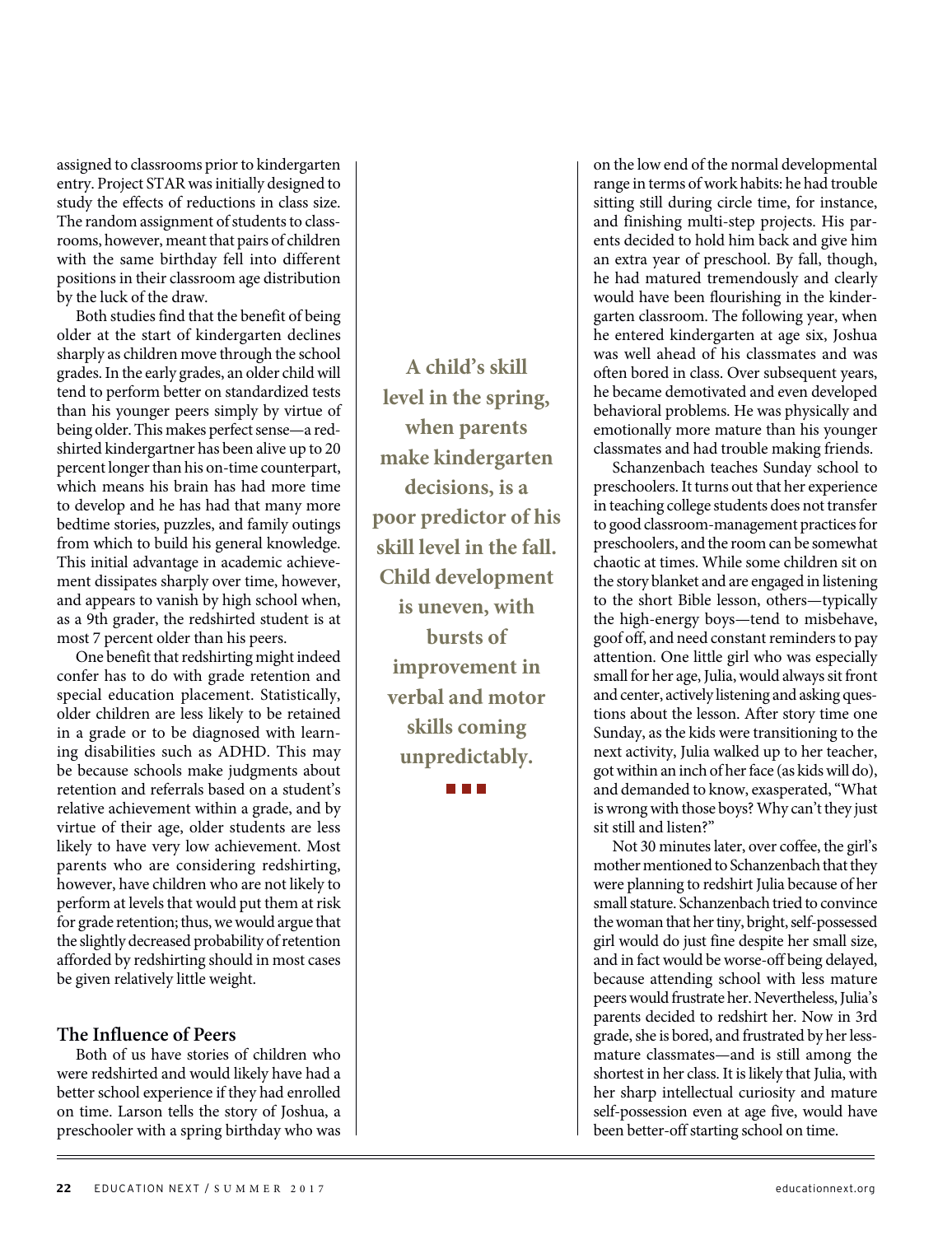## **feature** REDSHIRTING SCHANZENBACH & LARSON



What do Joshua and Julia have in common? Because they were redshirted, they were both matched with younger peers. As the research literature confirms, the peer composition of a classroom is very important: not surprisingly, children benefit from being in a class with well-behaved, high-achieving children, and are harmed by the presence of poorly behaved classmates. One recent study by Scott Carrell, Mark Hoekstra, and Elira Kuka was able to measure the lasting detrimental impact of being in class with a disruptive peer in elementary school, suggesting that the presence of just one disruptive student out of 25 reduces the earnings of other students in young adulthood by a modest but measurable 3 to 4 percent.

Consistent with this evidence, the research on relative age indicates that being among the youngest in the class has benefits, in both the short and long term. Why? Because older classmates tend to be higher achieving and better behaved. They model positive behavior, and the younger students achieve greater academic gains from learning and competing with older ones. And two studies cited above—the one by Elder and Lubotsky and the one by Cascio and Schanzenbach—find that, with age held constant, learning with

**In the early grades, an older child will tend to perform better on standardized tests than his younger peers simply by virtue of being older, but this initial advantage in academic achievement dissipates sharply over time.** 

a a shekara

older classmates boosts students' test scores.

For the older students, on the other hand, the positive impacts of being more mature are offset by the negative effects of attending class with younger students.

This is not to suggest that students would benefit from being in classrooms with far older children. The studies finding positive effects from older peers are based on classrooms where the age variation is typical usually a few months. These results cannot be extrapolated to situations where a child is learning alongside much older students.

But one implication is that if a handful of families in a school decide to redshirt their children, they may be doing the other families a favor by improving the children's peer group. Rather than feeling pressure to follow in their footsteps, parents may want to thank them.

#### **In the Balance**

Looking at the evidence, we advise parents to redshirt their child only in unique circumstances. Just what are those situations? Here we have less research to draw upon, but experience suggests a few scenarios. One is extreme developmental